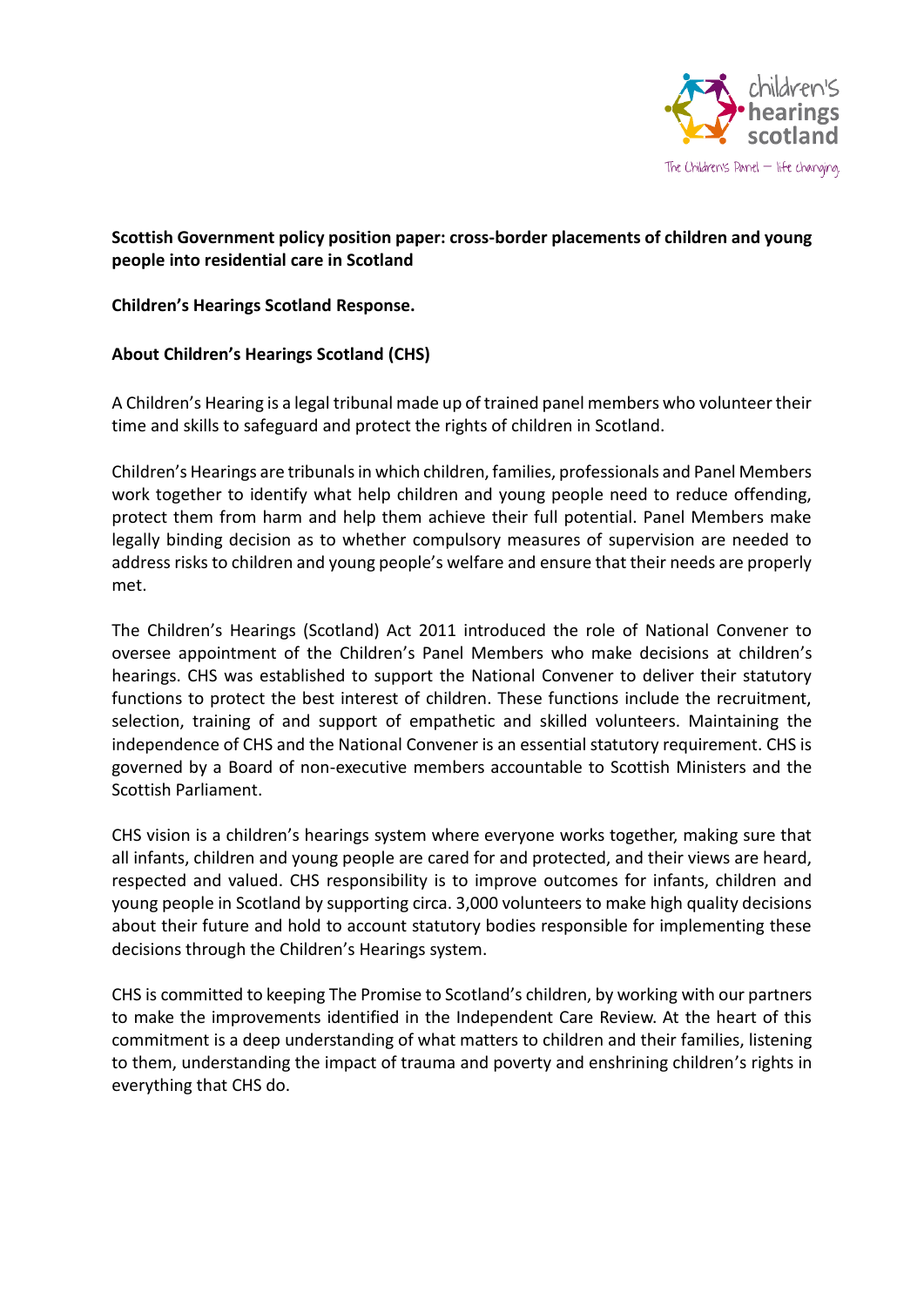## **Consultation Response**

- 1. CHS welcomed the opportunity to discuss the proposals with the Scottish Children's Reporter Administration (SCRA) and staff in the Children and Families Directorate leading this work. The proposals to introduce new regulations to the Children's Hearing (Scotland) Act 2011 on this complex issue has significant practice, operational and policy implications for CHS.
- 2. CHS recognises that the children and young people placed in residential care in Scotland on the basis of a Deprivation of Liberty Order Safeguards (DoLS) granted by the courts in England and Wales should have the same rights and protections as other children and young people within the care system in Scotland. These children and young people are in very vulnerable situations. CHS shares the concerns of the Scottish Government and others that the current arrangements are not in the child's best interest. Therefore we welcome any additional safeguards that meets the needs and fully protect the rights of these children and young people. The best interest of children and young people in cross-border placements must remain the primary consideration.
- 3. The policy position paper proposes that DoLS will be translated into a Compulsory Supervision Order (CSO) in Scotland, whereby the non-Scottish placing authority would retain responsibility for implementation, review, and cost of the placement. Although we recognise that the placing local authority should retain a level of responsibility for supporting the child it is difficult to envisage how the Scottish local authority where the child is placed would not take on an implementation role (with the exception of emergencies) in protecting the rights of the child placed under their jurisdiction. For example, if the Scottish local authority was concerned that the child needed more specialist support it would not seem adequate nor rights respecting for the Scottish local authority, or a children's hearing to merely pass these concerns onto the "implementation authority" in a different jurisdiction.
- 4. Intuitively in order to safeguard and fully protect the rights of child the local authority where the child resides is best placed to do this. It is also important to note that when the UNCRC Incorporation Bill is passed all children living in Scotland will benefit from additional protection of their rights. Therefore it would appear that any new regulations must give the Scottish legal system the authority to compel all implementation authorities to comply with the UNCRC Incorporation requirements.
- 5. Another scenario that could add further complication to the proposed partial conversion of a DoLS to a CPO would arise where a referral is made to a children's hearing for a child in a cross-border placement on offence or welfare grounds that occur whilst they are living in Scotland. We infer from the current proposal that in this scenario, there would be two parallel orders and implementation authorities for one child.
- 6. Children's hearings make decisions for children and young people or provide advice to Sheriffs. The paper proposed that a children's hearing will "facilitate information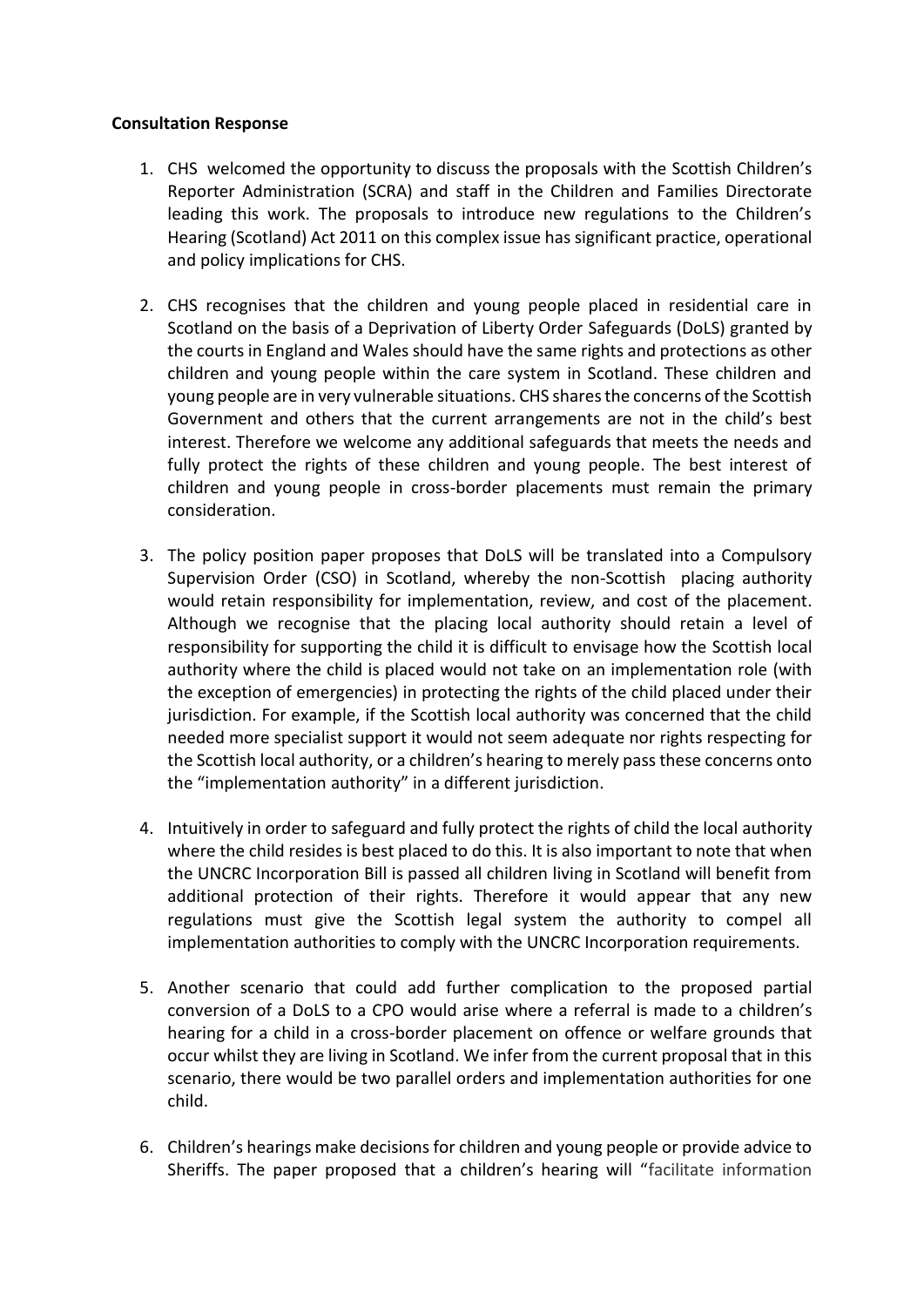sharing with regard to the child's progress in placement and importantly, consider the child's access to local rights protections". This is a significant deviation from panels current role. CHS would like to see further clarification and strengthening of the proposed role so it is closer aligned with their current powers. As discussed, we would like reassurance and further clarity for how conclusions and advice of the children's hearings will be received and acted upon by the English or Welsh courts.

- 7. From a practice perspective panel members involved in overseeing these cross border placements will need additional support, advice and guidance to respond effectively to cross-border placements that span two or more legal jurisdictions. CHS see this as a specialist role and will look to develop specialist panels if this new regulation is introduced.
- 8. A significant concern CHS shares is that children in cross-border placements under a DoLS are currently placed in residential care homes in Scotland that are not registered as secure accommodation - but to all intent and purposes it is a secure experience from the child's perspective. This legal loophole should be addressed by the Care Inspectorate, as a matter of urgency. The quality and therapeutic competency of these providers must be monitored, scrutinised and adequately assessed by the national regulator.
- 9. All children living in Scotland who are deprived of their liberty in residential accommodation, irrespective of the registration status of the accommodation, should expect their rights to be respected and treated with the upmost of care and respect as outlined in Article 5 of ECHR and the Secure Care Pathway and Standards Scotland. These standards must apply to all children living in Scotland before, during and after a secure placement.
- 10. A CSO can only authorise a deprivation of liberty under strict conditions, apart from the power to restrict movement a CSO cannot deprive a child of its liberty in accommodation that is not registered as secure. A CSO in these circumstances provides a right to free legal representation and the right of appeal and challenge to the local authorities Chief Social Worker and the head of the secure establishment. In the current proposals for DoLS there appears to be no equivalent, which is questionable from a child's rights perspective.
- 11. Whilst we recognise that the issue of geography is not clear-cut, we know that out of authority placements, particularly those that are a long way from the child's home, are more likely to be traumatising for the child and create additional barriers for maintaining contact with their families and friends. This is likely to erode the child's sense of a secure base which is a well-established wellbeing protective factor, and where compromised a source of acute trauma. This trauma is likely to be exasperated by cross border placement and should only occur in exceptional circumstances where a children's rights impact assessment determines that it is in the best interests of a child.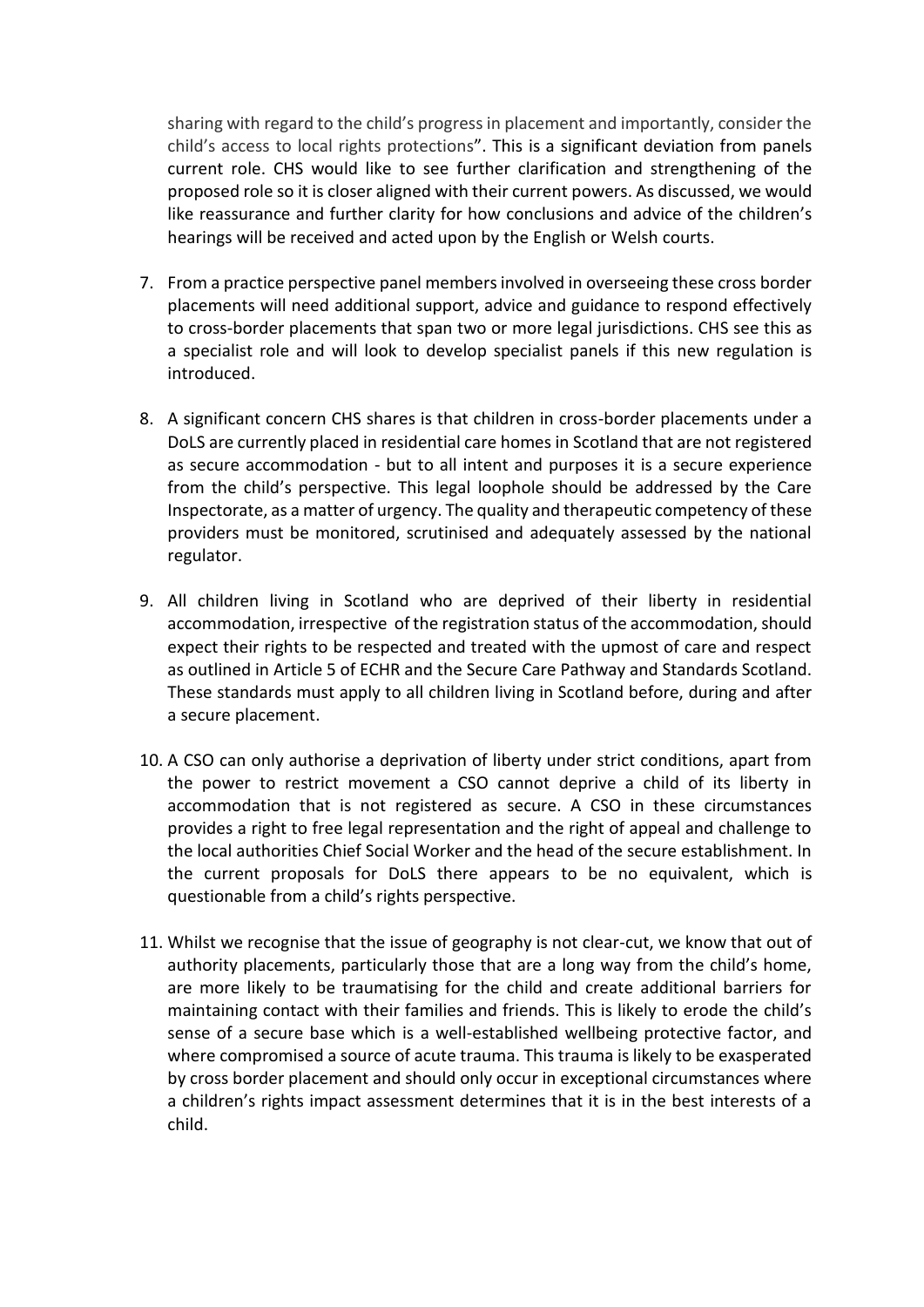- 12. We must not underestimate the confusion and potential trauma which entering an entirely new legal system may create for the child and family. It is difficult to envisage any scenarios where this is in the child's best interests. Significant work will be required to ensure they understand their rights and are able to participate. If the child's legal or safeguarding representative is not familiar with both legal systems, they may be unable or unwilling to take on the support for the child or family. As discussed we would like reassurance that those providing representation will be adequately equipped with the skills and knowledge to provide expert advice and support the child and their family.
- 13. It is appropriate that the proposal make provision for the children's hearings to appoint a safeguarder and offer advocacy. However, this will impact on the timescales for reviewing the DoLS / CSO of children in cross-border placements every three months. Once the safeguarder has been appointed it will typically take 5-8 weeks to complete a report (potentially longer in these cases). Therefore it is likely to result in an increase in deferred hearings. We also anticipate procedural issues in the sharing of information for cross-border placements. Currently the children's hearing can compel the Scottish implementation authority to provide a report for a hearing. CHS has been working with our partners to make these reports as accessible and informative as possible. It is unclear in the current proposals how a children's hearing would be able to compel an authority in a different county to provide a report, and how the hearing could have any influence around the timescales, quality and accessible of any reports provided.
- 14. The policy position paper outlines the current arrangements, and the lack of legislation at a UK level to oversee these placements. The current situation is that the High Court in England and Wales grants the DoLS and the Court of Session in Scotland is petitioned in each individual case which is a resource intensive process. However, the resourcing of the courts should be a secondary consideration and the rights of the child should be the primary consideration. The proposed new regulations may make it easier to facilitate cross-border placements which is likely to result in an increase of placements. CHS believes that these types of placements should not be encouraged and should only occur in exceptional circumstances where there is clear evidence that it is the best interests of the child.
- 15. CHS recognises that the proposed change to the Children's Hearing Act to address cross-border placements is an interim measure that is intended to be addressed more comprehensively in the Children's Care and Justice Bill. However, the position paper only presents a partial case for how the proposed interim measure will more meaningfully protect and enhance the rights of children. If the interim measure is introduced we anticipate that hearings limited decision making powers to only "consider the child's access to local rights protections" is likely to be a cause of frustration to panel members who will remain committed to protecting the rights of the child but will lack the full legal authority to do this.
- 16. CHS acknowledges and welcomes the intention of introducing new legislation by the Scottish Government to address this complex and sensitive issue. Cross-border